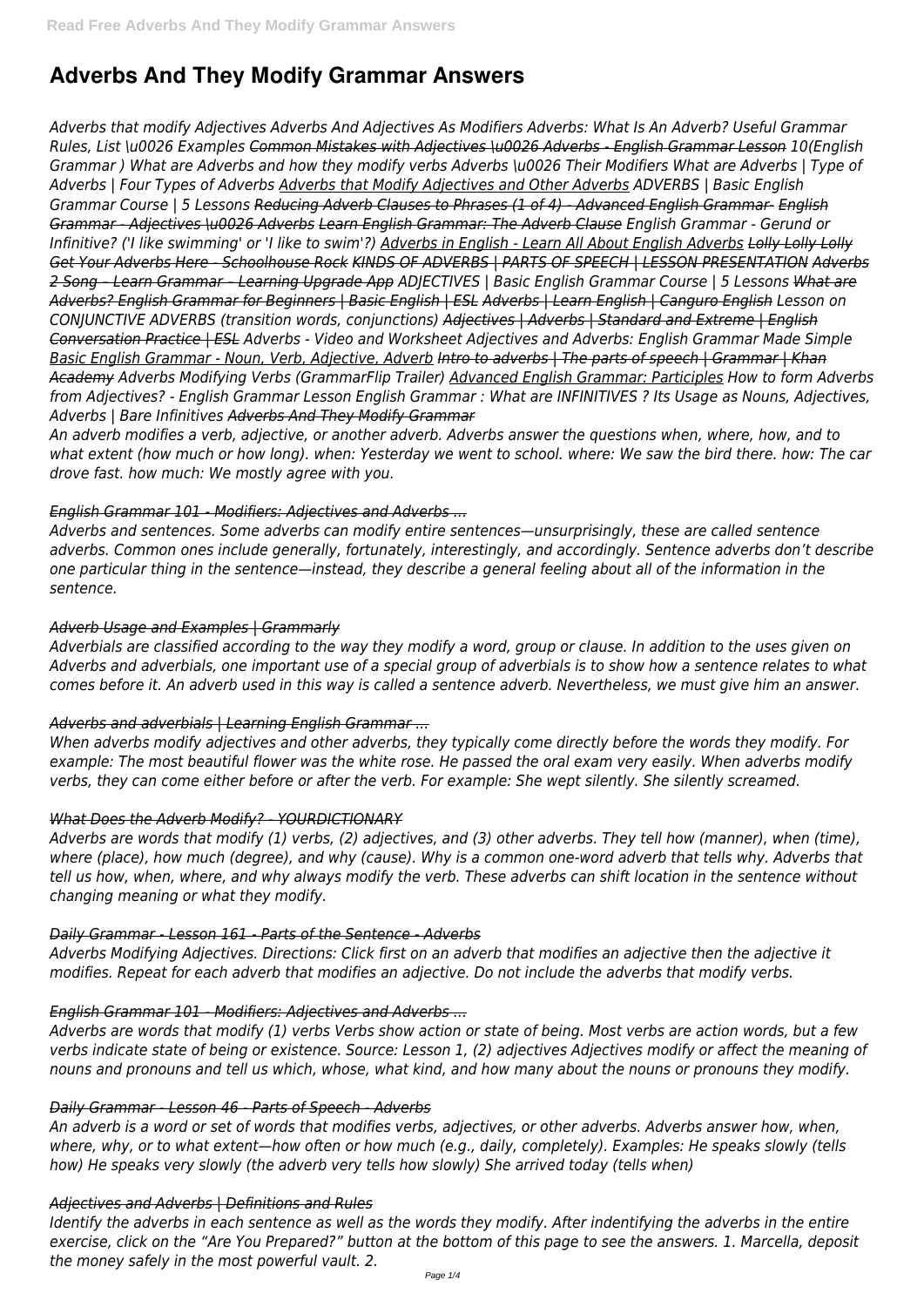# *Adverb Practice Exercise - A Guide to Grammar, Punctuation ...*

*Diagramming adverbs helps you see how they modify verbs, adjectives, and other adverbs. Adverbs go on a slanted line under the word that they are modifying. Here's a sentence diagram of an actual sentence with adverbs. James ran very quickly.*

# *The Adverb Questions - English Grammar Revolution*

*Adverbs Modifying Adjectives If you examine the word "adverb," you could be forgiven for thinking adverbs only modify verbs (i.e., "add" to "verbs"), but adverbs can also modify adjectives and other adverbs. Here are some examples of adverbs modifying adjectives: The horridly grotesque gargoyle was undamaged by the debris.*

## *Adverbs | What Are Adverbs? - Grammar Monster*

*An adverb phrase consists of one or more words. The adverb is the head of the phrase and can appear alone or it can be modified by other words. Adverbs are one of the four major word classes, along with nouns, verbs and adjectives. In the examples the adverb phrases are in bold.*

# *Adverb phrases - English Grammar Today - Cambridge Dictionary*

*Adverbs, And The Words They Modify Point out the adverbs in the following sentences, and indicate the words which they modify: 1.*

## *Adverbs, And The Words They Modify - TestDEN*

*ADVERBS: POSITION IN A SENTENCE Words which are used to modify verbs or adjectives are usually referred to as adverbs. For instance, the adverbs in the following sentences are printed in bold type, and the words they modify are underlined.*

## *Adverbs: Position In A Sentence - Grammar Lesson*

*An adverb is a word that is used to change, modify or qualify several types of words including an adjective, a verb, a clause, another adverb, or any other type of word or phrase, with the exception of determiners and adjectives, that directly modify nouns. A good way to understand adverbs is to think about them as the words that provide context.*

# *What Is an Adverb? Adverbs - Examples and Exercises ...*

*Adverb of Place • Adverb of place tells us about the place of action or where action occurs/occurred / will occur. e.g. here, there, near, somewhere, outside, ahead, on the top, at some place. • Examples. He will come here. The children are playing outside. He was standing near the wall. They were flying kites on the top of hill. He lives somewhere in New York. She went upstairs.*

# *ADVERBS.pptx - ADVERBS Irfana Omar \u2022 Adverbs give us ...*

*Quiz \*Theme/Title: Mixed Up Modifiers: Adjective or Adverb \* Description/Instructions ; Adjectives modify nouns, and adverbs modify verbs. Identify the underlined ...*

#### *Grammar : Mixed Up Modifiers: Adjective or Adverb Quiz*

*An adverb or adverb phrase is a workhorse in the world of grammar, changing and enhancing the meaning of the accompanying verbs, adjectives, or adverbs. However, adverbs should be used sparingly. When you use multiple adverbs, you risk alienating your reader with dense prose that's too difficult to read.*

*Adverbs that modify Adjectives Adverbs And Adjectives As Modifiers Adverbs: What Is An Adverb? Useful Grammar Rules, List \u0026 Examples Common Mistakes with Adjectives \u0026 Adverbs - English Grammar Lesson 10(English*

*Grammar ) What are Adverbs and how they modify verbs Adverbs \u0026 Their Modifiers What are Adverbs | Type of Adverbs | Four Types of Adverbs Adverbs that Modify Adjectives and Other Adverbs ADVERBS | Basic English Grammar Course | 5 Lessons Reducing Adverb Clauses to Phrases (1 of 4) - Advanced English Grammar- English Grammar - Adjectives \u0026 Adverbs Learn English Grammar: The Adverb Clause English Grammar - Gerund or Infinitive? ('I like swimming' or 'I like to swim'?) Adverbs in English - Learn All About English Adverbs Lolly Lolly Lolly Get Your Adverbs Here - Schoolhouse Rock KINDS OF ADVERBS | PARTS OF SPEECH | LESSON PRESENTATION Adverbs 2 Song – Learn Grammar – Learning Upgrade App ADJECTIVES | Basic English Grammar Course | 5 Lessons What are Adverbs? English Grammar for Beginners | Basic English | ESL Adverbs | Learn English | Canguro English Lesson on CONJUNCTIVE ADVERBS (transition words, conjunctions) Adjectives | Adverbs | Standard and Extreme | English Conversation Practice | ESL Adverbs - Video and Worksheet Adjectives and Adverbs: English Grammar Made Simple Basic English Grammar - Noun, Verb, Adjective, Adverb Intro to adverbs | The parts of speech | Grammar | Khan Academy Adverbs Modifying Verbs (GrammarFlip Trailer) Advanced English Grammar: Participles How to form Adverbs from Adjectives? - English Grammar Lesson English Grammar : What are INFINITIVES ? Its Usage as Nouns, Adjectives, Adverbs | Bare Infinitives Adverbs And They Modify Grammar An adverb modifies a verb, adjective, or another adverb. Adverbs answer the questions when, where, how, and to* Page 2/4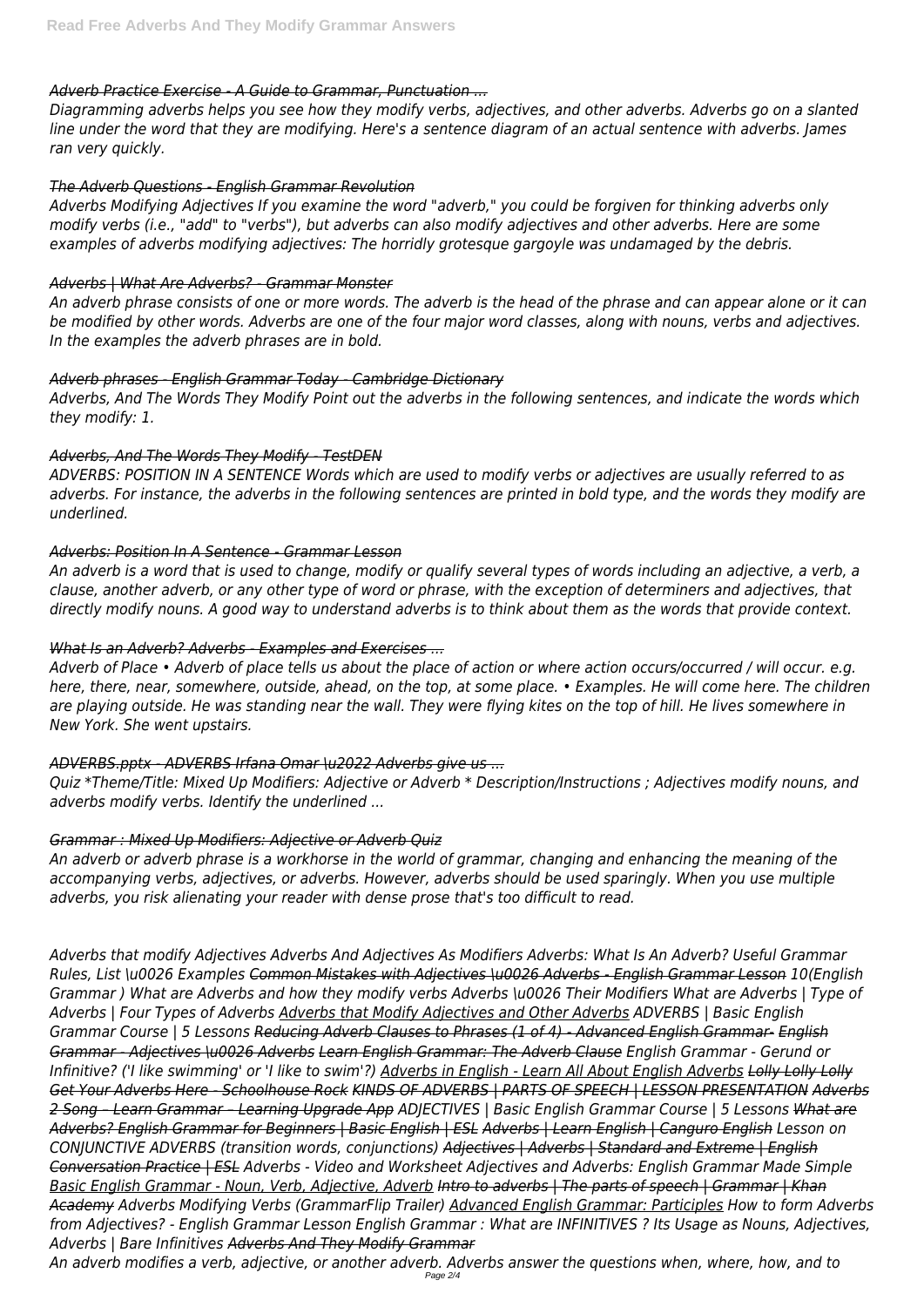*what extent (how much or how long). when: Yesterday we went to school. where: We saw the bird there. how: The car drove fast. how much: We mostly agree with you.*

## *English Grammar 101 - Modifiers: Adjectives and Adverbs ...*

*Adverbs and sentences. Some adverbs can modify entire sentences—unsurprisingly, these are called sentence adverbs. Common ones include generally, fortunately, interestingly, and accordingly. Sentence adverbs don't describe one particular thing in the sentence—instead, they describe a general feeling about all of the information in the sentence.*

## *Adverb Usage and Examples | Grammarly*

*Adverbials are classified according to the way they modify a word, group or clause. In addition to the uses given on Adverbs and adverbials, one important use of a special group of adverbials is to show how a sentence relates to what comes before it. An adverb used in this way is called a sentence adverb. Nevertheless, we must give him an answer.*

# *Adverbs and adverbials | Learning English Grammar ...*

*When adverbs modify adjectives and other adverbs, they typically come directly before the words they modify. For example: The most beautiful flower was the white rose. He passed the oral exam very easily. When adverbs modify verbs, they can come either before or after the verb. For example: She wept silently. She silently screamed.*

## *What Does the Adverb Modify? - YOURDICTIONARY*

*Adverbs are words that modify (1) verbs, (2) adjectives, and (3) other adverbs. They tell how (manner), when (time), where (place), how much (degree), and why (cause). Why is a common one-word adverb that tells why. Adverbs that tell us how, when, where, and why always modify the verb. These adverbs can shift location in the sentence without changing meaning or what they modify.*

#### *Daily Grammar - Lesson 161 - Parts of the Sentence - Adverbs*

*Adverbs Modifying Adjectives. Directions: Click first on an adverb that modifies an adjective then the adjective it modifies. Repeat for each adverb that modifies an adjective. Do not include the adverbs that modify verbs.*

# *English Grammar 101 - Modifiers: Adjectives and Adverbs ...*

*Adverbs are words that modify (1) verbs Verbs show action or state of being. Most verbs are action words, but a few verbs indicate state of being or existence. Source: Lesson 1, (2) adjectives Adjectives modify or affect the meaning of nouns and pronouns and tell us which, whose, what kind, and how many about the nouns or pronouns they modify.*

# *Daily Grammar - Lesson 46 - Parts of Speech - Adverbs*

*An adverb is a word or set of words that modifies verbs, adjectives, or other adverbs. Adverbs answer how, when,* where, why, or to what extent—how often or how much (e.g., daily, completely). Examples: He speaks slowly (tells *how) He speaks very slowly (the adverb very tells how slowly) She arrived today (tells when)*

# *Adjectives and Adverbs | Definitions and Rules*

*Identify the adverbs in each sentence as well as the words they modify. After indentifying the adverbs in the entire exercise, click on the "Are You Prepared?" button at the bottom of this page to see the answers. 1. Marcella, deposit the money safely in the most powerful vault. 2.*

# *Adverb Practice Exercise - A Guide to Grammar, Punctuation ...*

*Diagramming adverbs helps you see how they modify verbs, adjectives, and other adverbs. Adverbs go on a slanted line under the word that they are modifying. Here's a sentence diagram of an actual sentence with adverbs. James ran very quickly.*

#### *The Adverb Questions - English Grammar Revolution*

*Adverbs Modifying Adjectives If you examine the word "adverb," you could be forgiven for thinking adverbs only modify verbs (i.e., "add" to "verbs"), but adverbs can also modify adjectives and other adverbs. Here are some examples of adverbs modifying adjectives: The horridly grotesque gargoyle was undamaged by the debris.*

#### *Adverbs | What Are Adverbs? - Grammar Monster*

*An adverb phrase consists of one or more words. The adverb is the head of the phrase and can appear alone or it can be modified by other words. Adverbs are one of the four major word classes, along with nouns, verbs and adjectives. In the examples the adverb phrases are in bold.*

#### *Adverb phrases - English Grammar Today - Cambridge Dictionary*

*Adverbs, And The Words They Modify Point out the adverbs in the following sentences, and indicate the words which they modify: 1.*